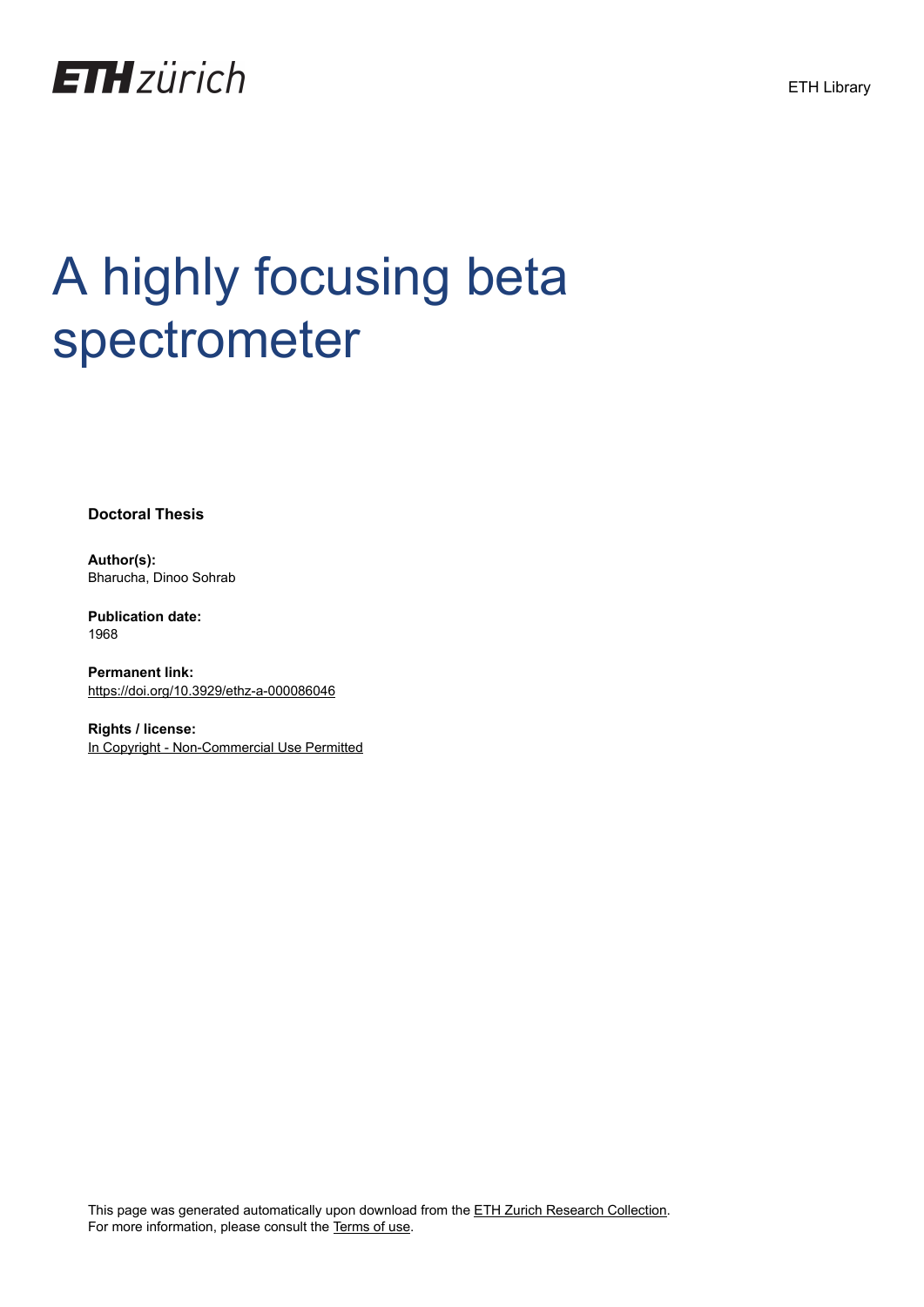## A HIGHLY FOCUSING BETA SPECTROMETER

A Dissertation submitted to the SWISS FEDERAL INSTITUTE OF TECHNOLOGY ZURICH for the degree of Doctor of Natural Sciences

Presented by

### DINOO SOHRAB BHARUCHA

M. Sc. Osmania University, Hyderabad born on December 4, 1936 citizen of India

Accepted on the recommendation of PROF. DR. F. HEINRICH PROF. DR. P. MARMIER

1968

NORTH-HOLLAND PUBLISHING COMPANY - AMSTERDAM